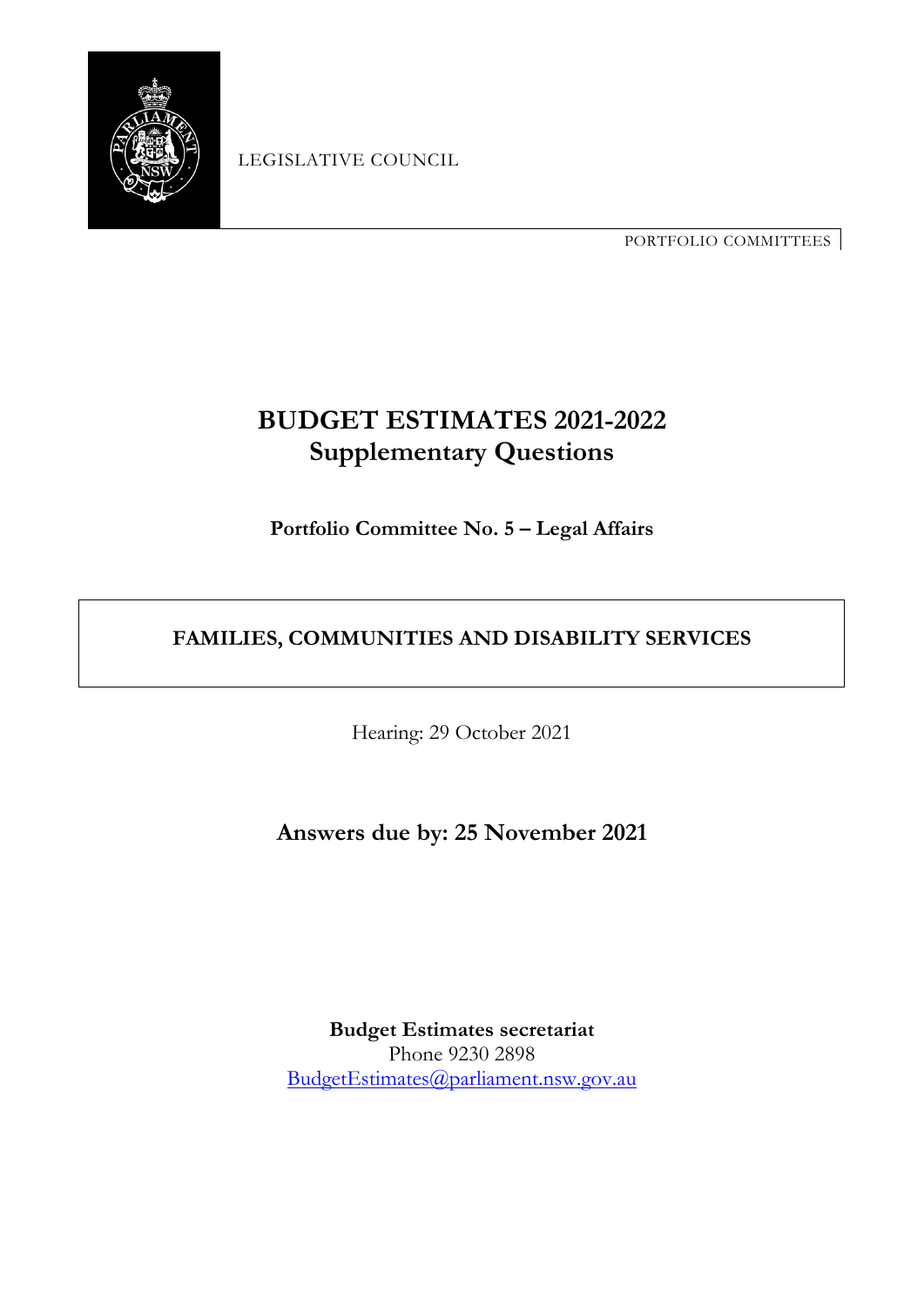# **Questions from the Hon Mark Buttigieg MLC (on behalf of the Opposition)**

# **Temporary Accommodation**

- 1. Could the Minister please provide an exact figure for the number people in Temporary Accommodation:
	- (a) at its peak in 2021
	- (b) for each month during 2021
- 2. Could the Minister please provide the exact number of people in Temporary Accommodation who were previously sleeping rough during 2021?
- 3. Mr Vevers referred to an aggregate figure relating to people who have recently left Temporary Accommodation, could the Minister please provide a breakdown of people who have recently left Temporary Accommodation and any information held by DCJ on where they intended to go after leaving Temporary Accommodation?
- 4. How many people accessed Temporary Accommodation in:
	- (a) 2019
	- (b) 2020
	- (c) 2021
- 5. How many people exited Temporary Accommodation in 2020 and 2021 and entered
	- (a) Social Housing
	- (b) Together Home packages
	- (c) Some form of rental assistance
- 6. Could the Minister provide figures relating to the number of women who utilised Temporary Accommodation 2020-21?

# **Older Women and Homelessness**

- 7. Older women (over 55) are the fastest growing group of homeless people in NSW:
	- (a) What specific strategies are being put in place to address this?
	- (b) How many dedicated Specialist Homelessness Services or beds within Specialist Homelessness Services are provided for older women (over 55) who are homeless?
- 8. How many women over 55 are on the social housing waiting list?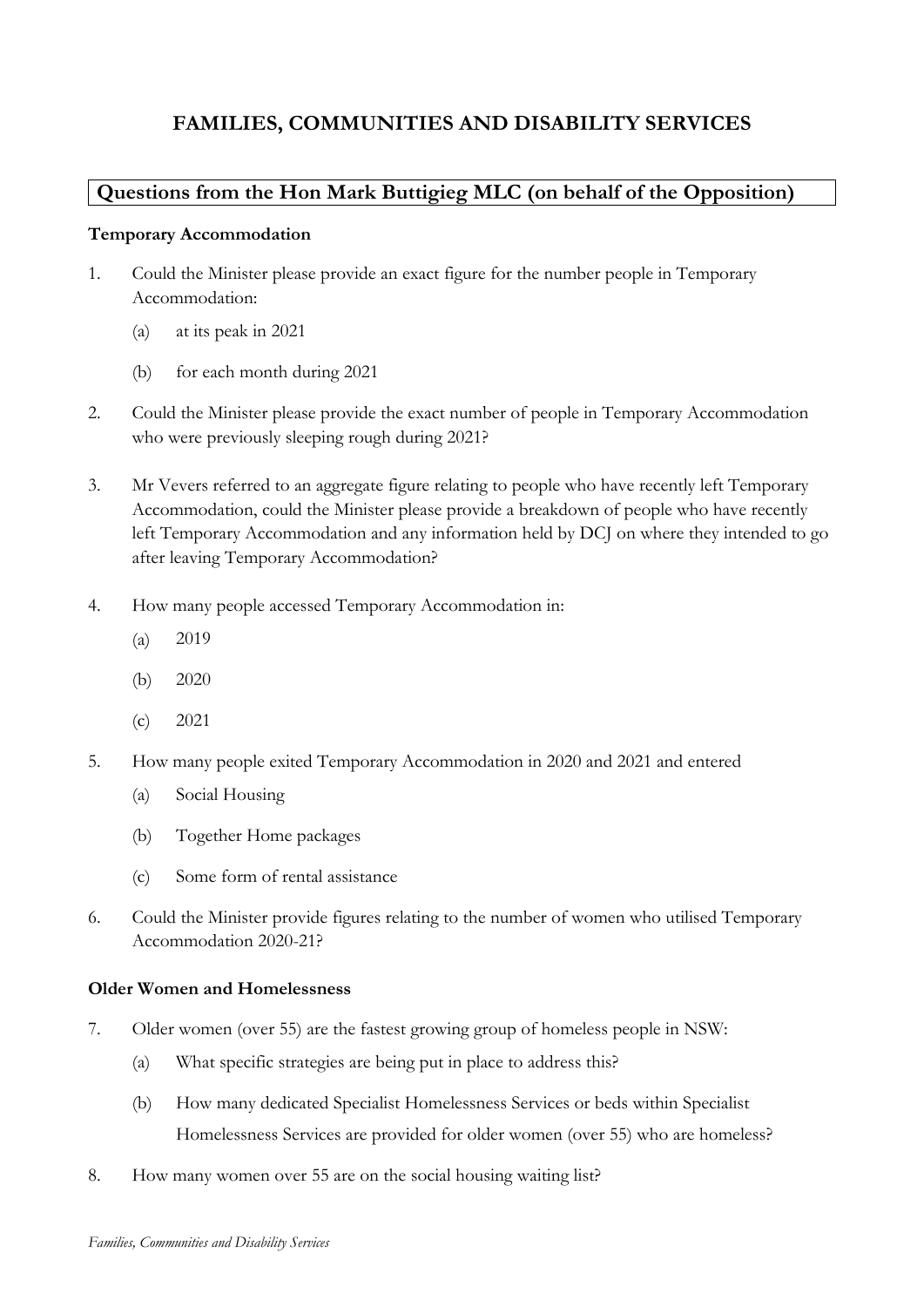(a) How many are on the priority waiting list?

#### **Social Housing Waiting List**

- 9. When will the social housing waiting list be updated for 2021?
	- (a) Why is this data not updated every month?
- 10. Could the Minister please provide the number of people on the social housing waiting list for the following months in 2021:
	- (a) January
	- (b) February
	- (c) March
	- (d) April
	- (e) May
	- (f) June
	- (g) July
	- (h) August
	- (i) September
	- (j) October
- 11. How many people on the social housing waiting list are currently experiencing homelessness?
- 12. What is the average wait time to secure social housing for those on the social housing waiting list in 2021?
- 13. What is the average wait time for people to access social housing for those on the priority social housing waiting list in 2021?
- 14. Why has information relating to the average social housing waiting list times not been updated since June 2020?
- 15. What is the median wait time, both priority and general, in 2021?
- 16. How many social housing properties were sold in:
	- (a)  $2019/20$
	- (b) 2020/21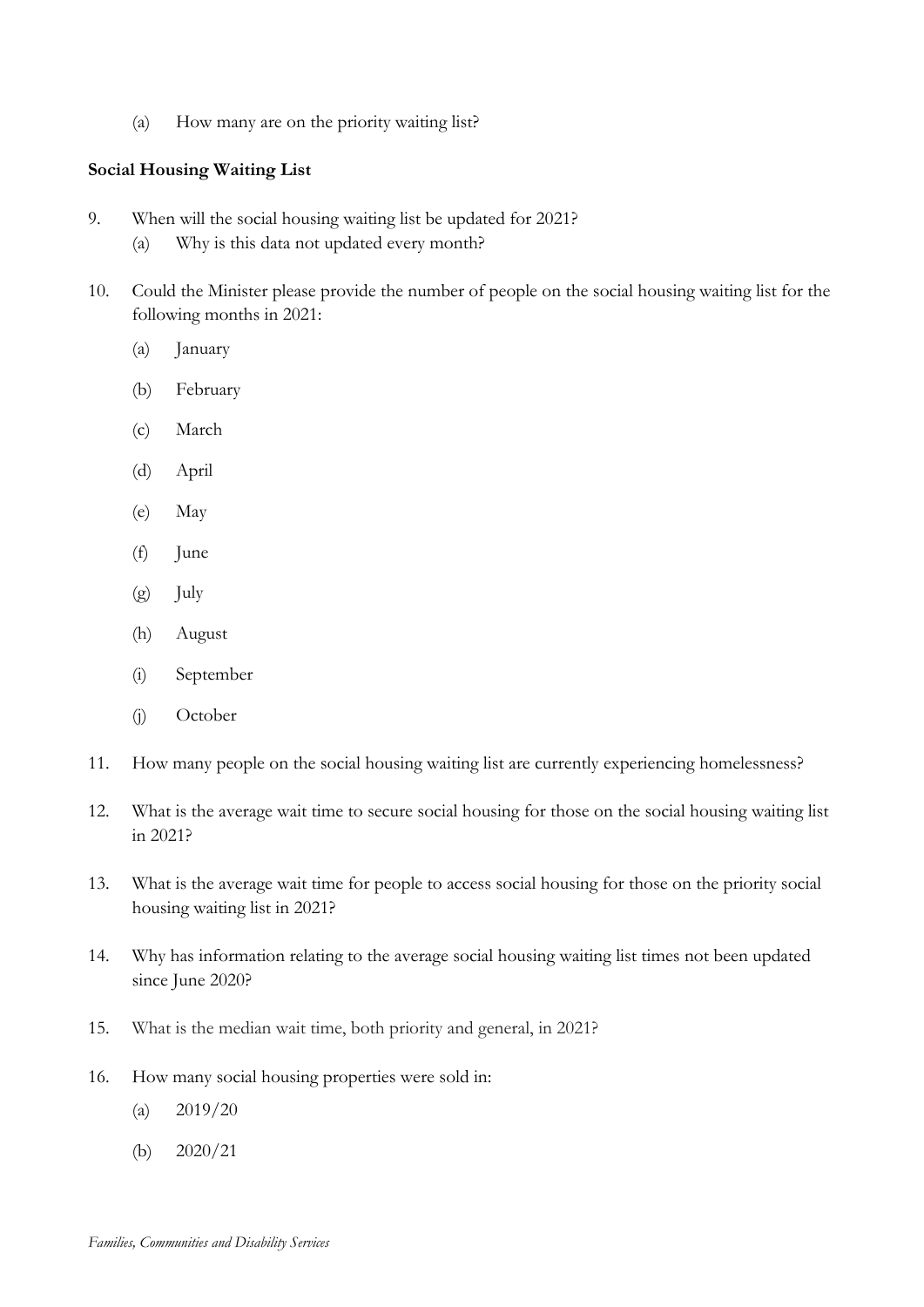- (c) July  $2021 Nov 2021$
- 17. How many applications on the waiting list (general and priority) were fulfilled during the last financial year?
- 18. Could the Minister please provide an updated breakdown of the social housing waiting list by allocation zone?

# **Communities Plus**

- 19. Why is there no Affordable Rental Housing for key workers required as part of the Communities Plus project?
- 20. Why is there a standard 30% social housing allocation rate across NSW as part of Communities Plus when surely some areas require more or less?

# **Social Housing in NSW**

- 21. On Saturday 16 October 2021 the Minister attended an announcement regarding social housing, where will these projects be and how were these areas decided?
	- (a) How will this recent announcement impact the government's overall commitment to social housing?
- 22. The NSW government has claimed that they have contributed a "record investment" to social housing this year, do you agree with this statement?
	- (a) Can you explain what "record" is involved in determining this is a "record investment"?

#### **Specialist & Domestic Violence Shelters in NSW**

- 23. It was announced that there would be 200 new social housing dwellings available for people who have experienced DFV. Can you provide all available information on where will they be and when they will be available?
	- (a) Why there are only 200 when DVNSW have suggested 5000 per year are needed?
- 24. Can you provide information on the timeline and implementation process for the new Housing and Mental Health Agreement?
- 25. How is the NSW Government addressing the shortfall in the provision of specialist domestic violence accommodation services (women's domestic violence refuges) to assist women with and without children escaping domestic violence?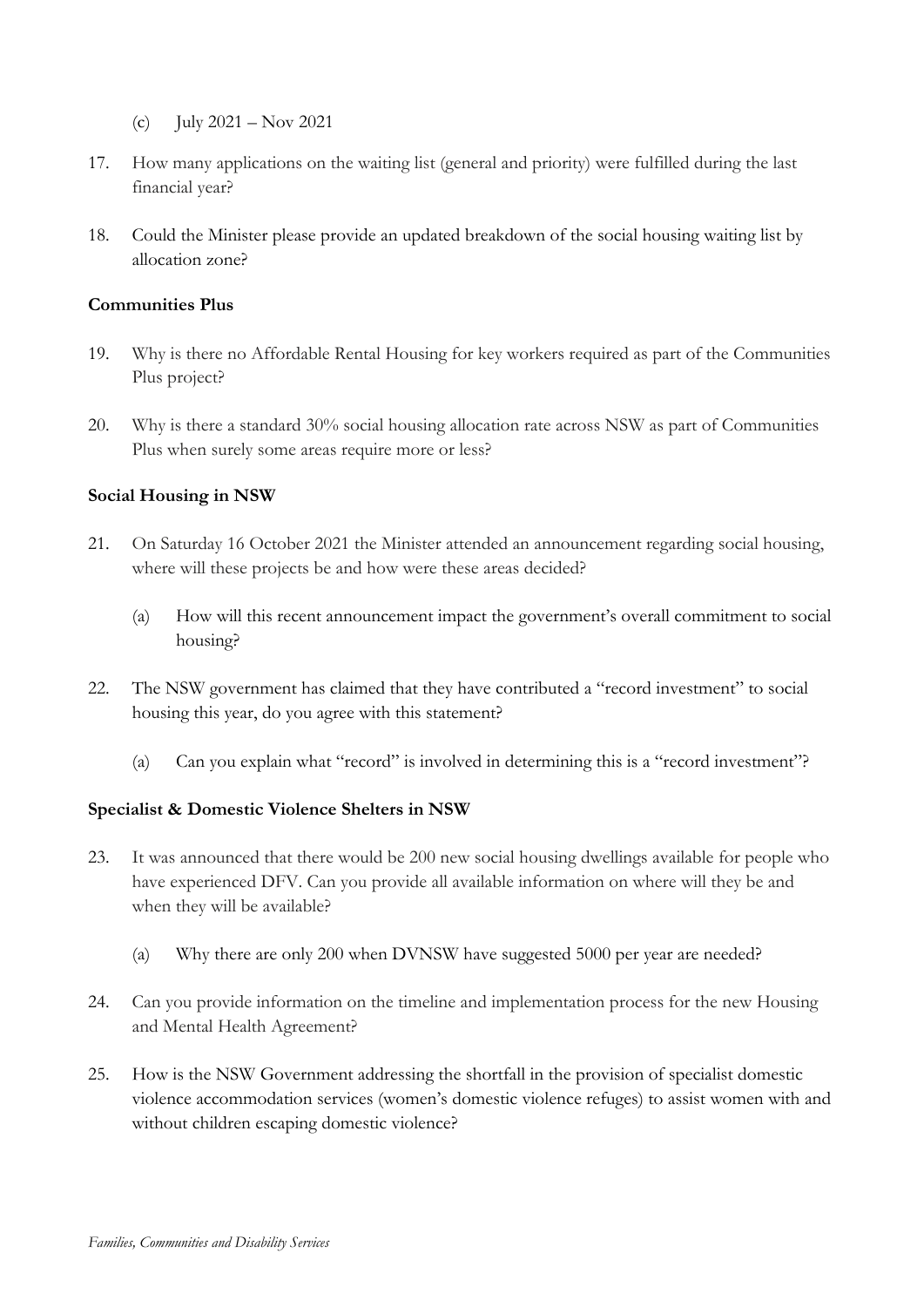26. In order to meet the housing requirements of people with disabilities, NSW requires 20,000 accessible and affordable homes over the next four years. Why is the government only providing 800 a year?

# **Older People and Homelessness**

- 27. What is the NSW Government's standard definition of older people?
- 28. Why do different policy documents recognise older people as those over 55 years but the age of priority for social housing is 80 years?
- 29. What specific measures are in place to support older people over 55 to provide early intervention and prevention services and to help them navigate the housing system?
- 30. What proportion of the new social housing investment announced on 16 October 2021 will be dedicated to older people, particularly older women?
- 31. In 2020-2021 how many women over 55 accessed:
	- (a) Private rental subsidy (RentChoice)
	- (b) RentStart Bond Loan program

#### **Audit Office Report – Responses to Homelessness in NSW**

- 32. The 2021 NSW Audit Office report found that the construction of purpose-built accommodation for women and children escaping domestic and family violence, and for older women, is significantly behind schedule. Is this true that the projects are behind schedule?
	- (a) How many homes have been delivered against forecasts to date under the program to construct purpose-built accommodation for women and children escaping domestic and family violence?
	- (b) How many homes are remaining to be delivered?
	- (c) When will the remaining homes be delivered?

# **Together Home**

- 33. Of the people allocated Together Home packages in 2020-21, how many were male and how any female?
	- (a) What was the age distribution of those recipients?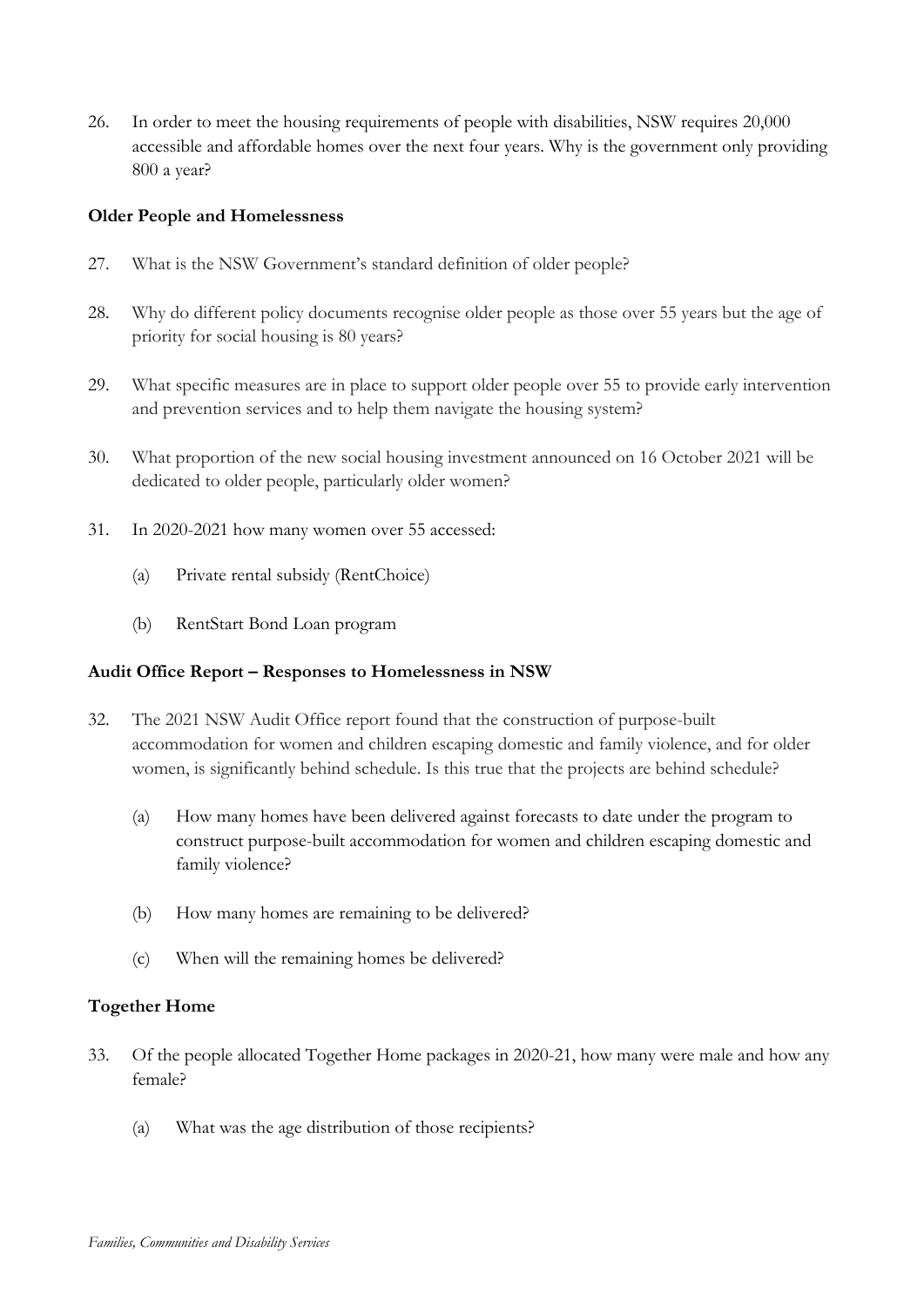- 34. Has a proportion of the Together Home packages been allocated for older women who were at risk of homelessness?
- 35. How many people who accessed Together Home packages have transitioned into long-term housing solutions in:
	- (a) 2020
	- (b) 2021

# **Link2Home**

- 36. Has the Government undertaken an evaluation of the effectiveness and reach of the Link2Home program?
- 37. What are the age and gender profiles of people who interact with Link2Home?
- 38. How many calls to link2home in:
	- (a) 2020
	- (b) 2021
- 39. How many calls on link2home were disconnected or discontinued?
	- (a) How many, if any, calls went unanswered?

# **Social and Affordable Housing Fund (SAHF)**

- 40. How much total funding is allocated for programs addressing social and affordable housing and homelessness in 2021-22?
- 41. Considering that SAHF is the second-best performing fund returning 8.2% yield since its inception in 2017, are there any plans in place to expand this program?

#### **Youth Services**

- 42. The HYAP (Homeless Persons Assistance Program) program was developed in response to Going Home Staying Home not making effective provision for under 16's and this early intervention program has been working well. During the covid period, additional funds called FOCAS Brokerage model have been made available to help these young people in accessing education. Seeing the success of this initiative why is it not being continued beyond June 2022?
- 43. Is additional funding being secured for the HYAP?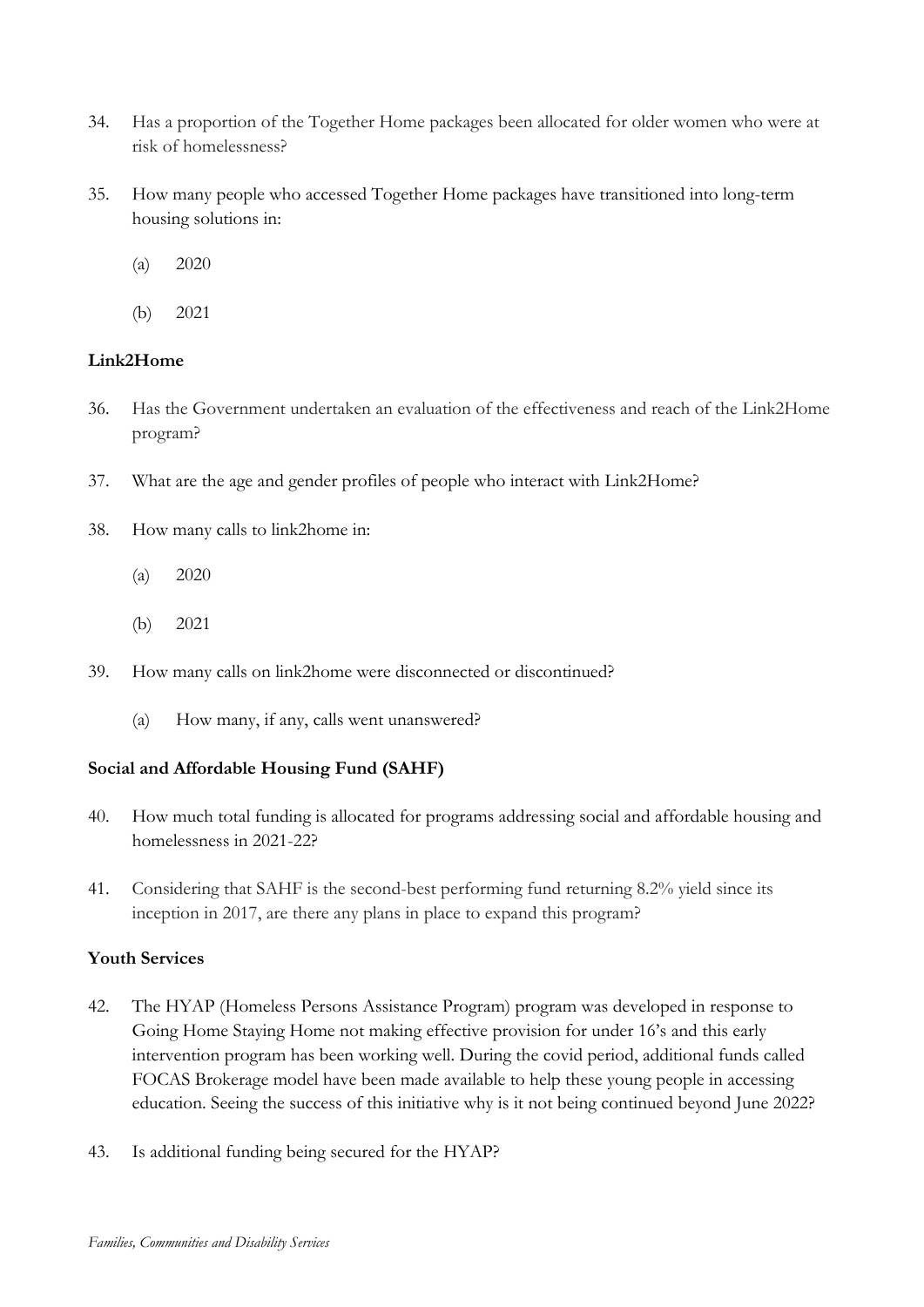- (a) why/why not?
- (b) how much additional funding is available for HYAP?
- 44. The Specialist Homelessness Services (SHS) Program for young people aged 16 to 18 requires more medium-term supported accommodation services, especially in country and regional Australia. Does the Minister consider SHS a high-priority area?
	- (a) What is being done to meet the needs of young people requiring medium term accommodation?

# **Foyers**

45. Why has NSW stalled the progression of introducing more Foyers?

# **Community Services Sector**

- 46. Will the NSW Government make a commitment to longer term contracts of 5-7 years for the community services sector?
- 47. What will the NSW Government do to assist the community services sector to access funding by reducing the amount of paperwork involved with accreditation, regulation and compliance?

# **Managed Alcohol Program**

- 48. Is the Minister aware of the Managed Alcohol Program proposed by St Vincent's Health Network and St Vincent de Paul to assist people experiencing chronic homelessness and severe alcohol dependence?
	- (a) Is the Minister willing to provide funding to the program to ensure it is able to proceed?

#### **Homelessness**

- 49. Will the new Premier continue with the Premier's Priority regarding halving street homelessness by 2025?
- 50. Does the new Premier intend to develop any new priorities in relation to homelessness?
- 51. How much funding is allocated for specialist homelessness services in 2021-2022?
	- (a) How much of this is allocated for services in regional NSW?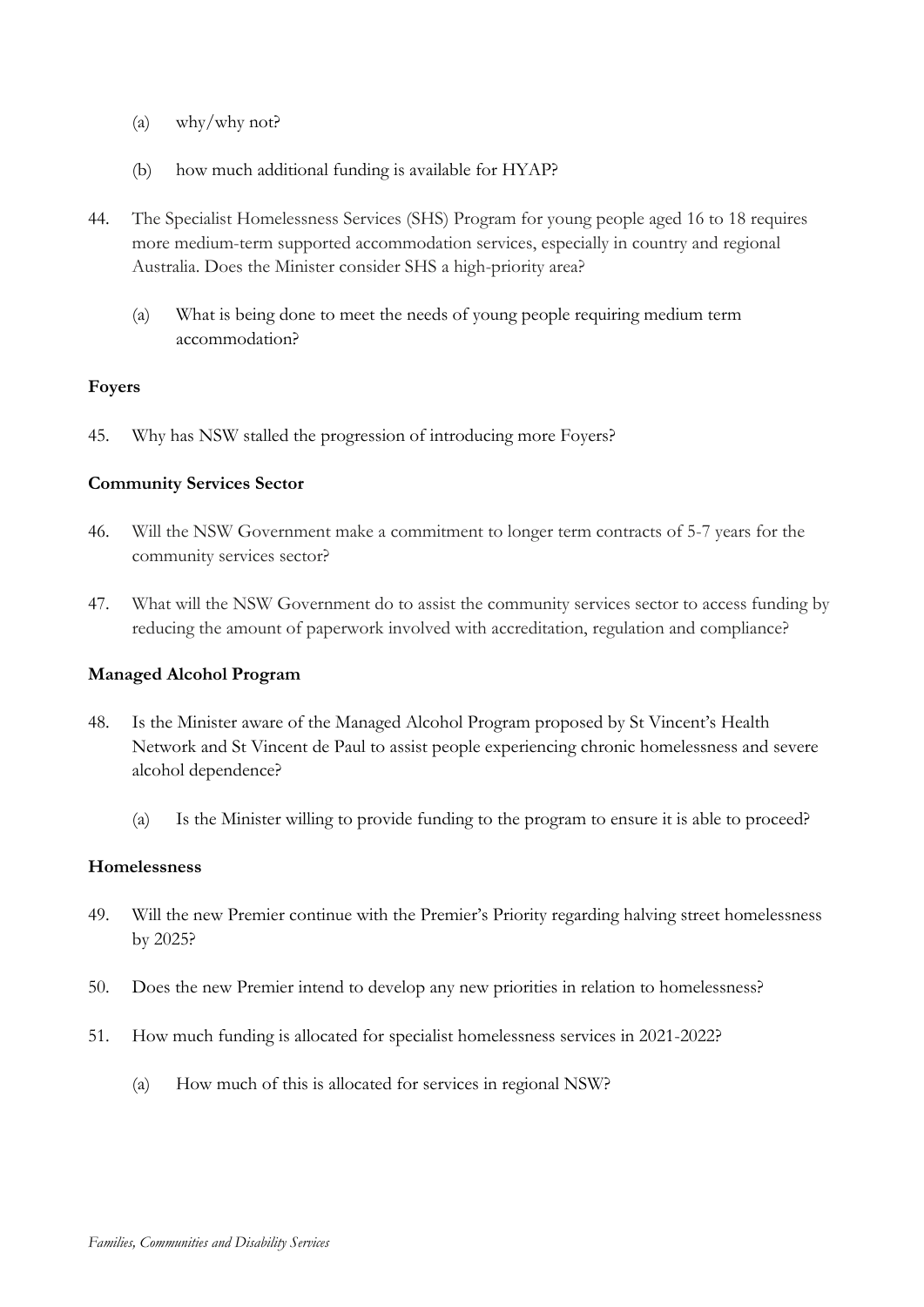# **Questions from Mr David Shoebridge MLC**

#### **Budget allocations**

- 52. What proportion of the NSW child protection and out of home care budget was allocated to the provision of Aboriginal community-controlled child and family supports?
- 53. What proportion of targeted early intervention service funding is provided to Aboriginal community-controlled organisations?
	- (a) Why is this not equal to the proportion of Aboriginal children in out-of-home care as recommended in the Family is Culture Review?
- 54. How much money has the NSW Government allocated to the implementation of the 125 recommendations of the landmark 2019 Family Is Culture Review recommendations report aimed at reducing the disproportionate and increasing number of Aboriginal children and young people in out-of-home care in NSW?
	- (a) How much of this has been allocated internally at the Department of Communities and Justice and how much externally to Aboriginal organisations?
- 55. How much funding has the NSW Government allocated to the implementation of the Aboriginal Case Management Policy (ACMP), Rules and Practice Guidance, including to the establishment of Aboriginal Community Controlled Mechanisms, Community Facilitators and Aboriginal Family Led Decision-Making?
	- (a) How much of this has been allocated internally at the Department of Communities and Justice and how much externally to Aboriginal organisations?
- 56. How much money has the NSW Government directed to research, in particular, Aboriginalinitiated and led research, to reduce the over-representation of Aboriginal children and young people in out-of-home care?

# **Family is Culture**

- 57. Regarding the implementation of the Family is Culture Report recommendations, have there been improvements against relevant indicators, including:
	- (a) Fewer police contacts with young First Nations people?
	- (b) Fewer child removals?
	- (c) Fewer newborn removals?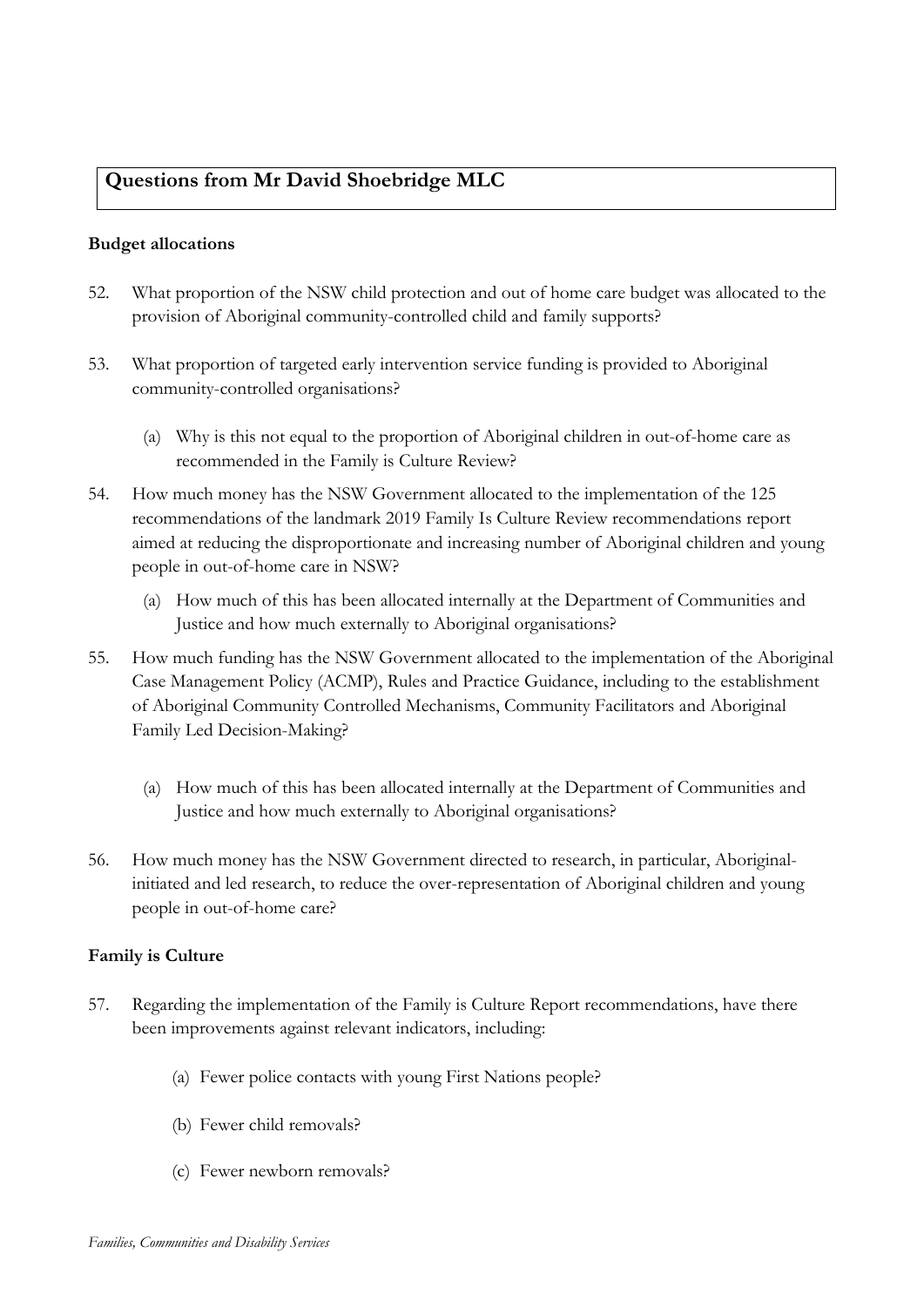- (d) Fewer "poor removal" events (e.g. police involved)?
- (e) Increased numbers of cases maintaining contact with family and kin?
- (f) Increased numbers of restoration?

#### **Child removals, Guardianship orders**

- 58. How many Aboriginal children and young people in out-of-home care were adopted in the past financial year?
	- (a) How many of those were adopted by non-Aboriginal carers?
- 59. How many Aboriginal children and young people in out-of-home care were moved onto guardianship orders in the past financial year?
	- (a) How many Aboriginal children and young people are on guardianship orders in total?
	- (b) How many Aboriginal children and young people who were moved onto guardianship orders have since returned into out of home care?
	- (c) With the rollout of the Aboriginal Guardianship Support Model, co-designed by AbSec and local communities, beginning in the trial sites of South West Sydney and the Hunter, when is this support planned to be rolled out state-wide?
	- (d) What is being done in the period until then to support Aboriginal children and families moved onto guardianship orders seeing as there has been such a marked increase?
- 60. How many individual Aboriginal children experienced removal out of Culture, even if only for one night?
- 61. In the past year, how many guardianship orders were made by consent?
	- (a) How many of those relate to Aboriginal and Torres Strait Islander children?
	- (b) Of those guardianship orders in relation to Aboriginal and Torres Strait Islander children, how many were for non-Aboriginal carers?
- 62. Of the case reviews that were undertaken of kids in out-of-home care in the past year, how many considered the potential for successful restoration?
	- (a) Can you provide the relative data comparing Aboriginal kids in care as against non-Aboriginal kids in care and the proportion that get restored?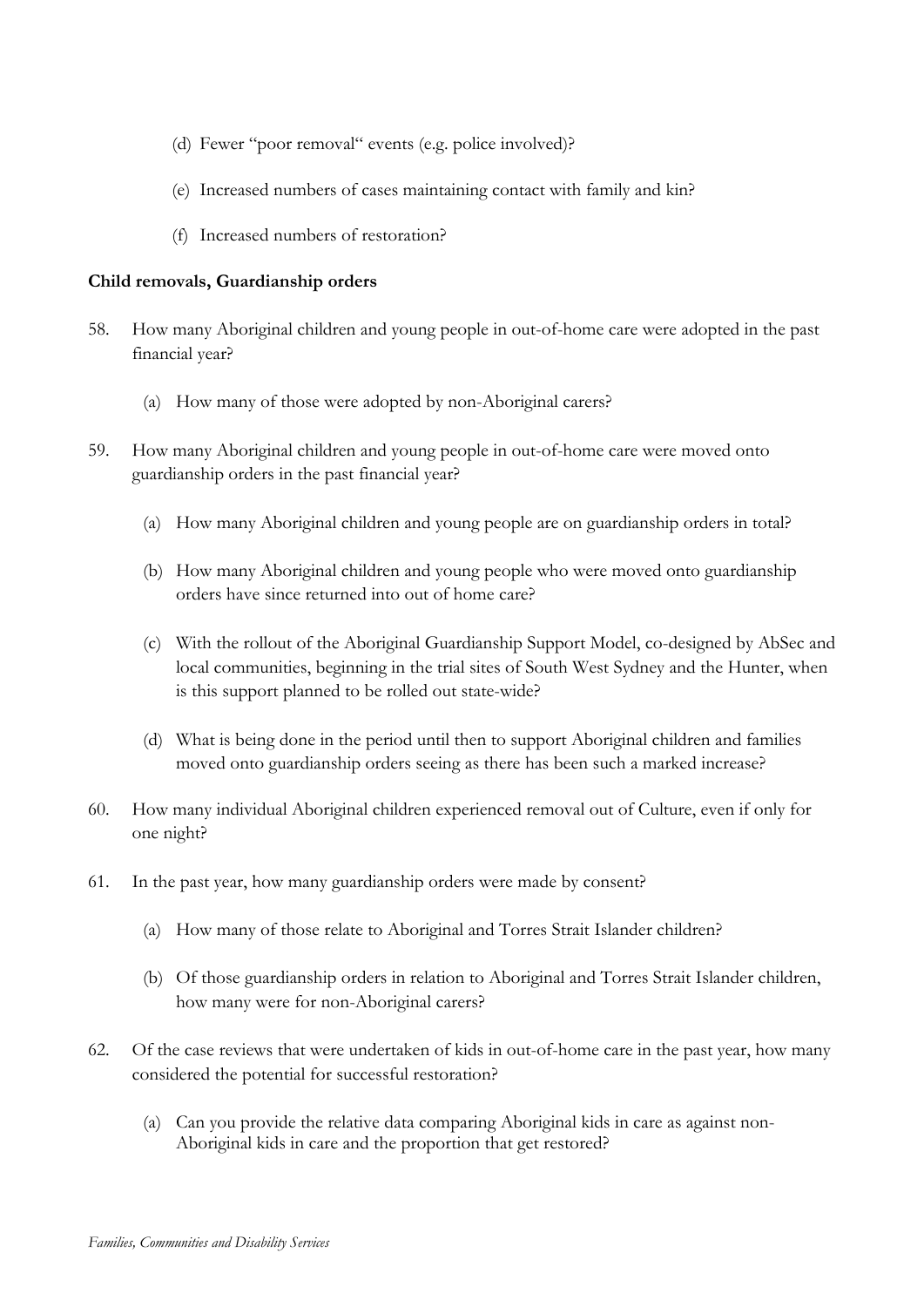- 63. How many—and if you can, what proportion—of Aboriginal and Torres Strait Islander children in out-of-home care are placed in relative or kinship care?
	- (a) Of those children, how many and what proportion are placed in relative or kinship care with Aboriginal and Torres Strait Islander members of their family?
	- (b) How many and what proportion are placed with Aboriginal and Torres Strait Islander foster carers?
	- (c) How many and what proportion are managed by an Aboriginal community controlled organisation?

# **Children in juvenile detention**

- 64. Regarding children between the age of 10-13 in juvenile detention, how many are Aboriginal and what percentage do they make up?
- 65. Has any funding been allocated to activities related to raising the age of criminal responsibility to 14?
- 66. Without raising the age of criminal responsibility to 14, how would NSW meet Closing the Gap target 11, reducing the rate of Aboriginal children in detention by 30%?
- 67. What are the reporting mechanisms for non-Aboriginal organisations that receive allocated Aboriginal funding?
	- (a) Are there plans to make information on this available to increase the accountability of organisations that are receiving funding?
	- (b) With significant funding going to non-Aboriginal organisations for Aboriginal initiatives and little transparency, does this not go against Closing the Gap Priority Reform 2 (building the Aboriginal community-controlled sector)?
- 68. How much funding has the Department of Communities and Justice set aside to increase the cultural capability of its staff?
	- (a) How will this be achieved? Through what programs/training

#### **Aging out of care**

- 69. How many young people left out-of-home care because they turned 18 last year?
	- (a) Of those children last year who left care because they turned 18, how many of them received financial support?
	- (b) What was the average financial contribution made to support those children?